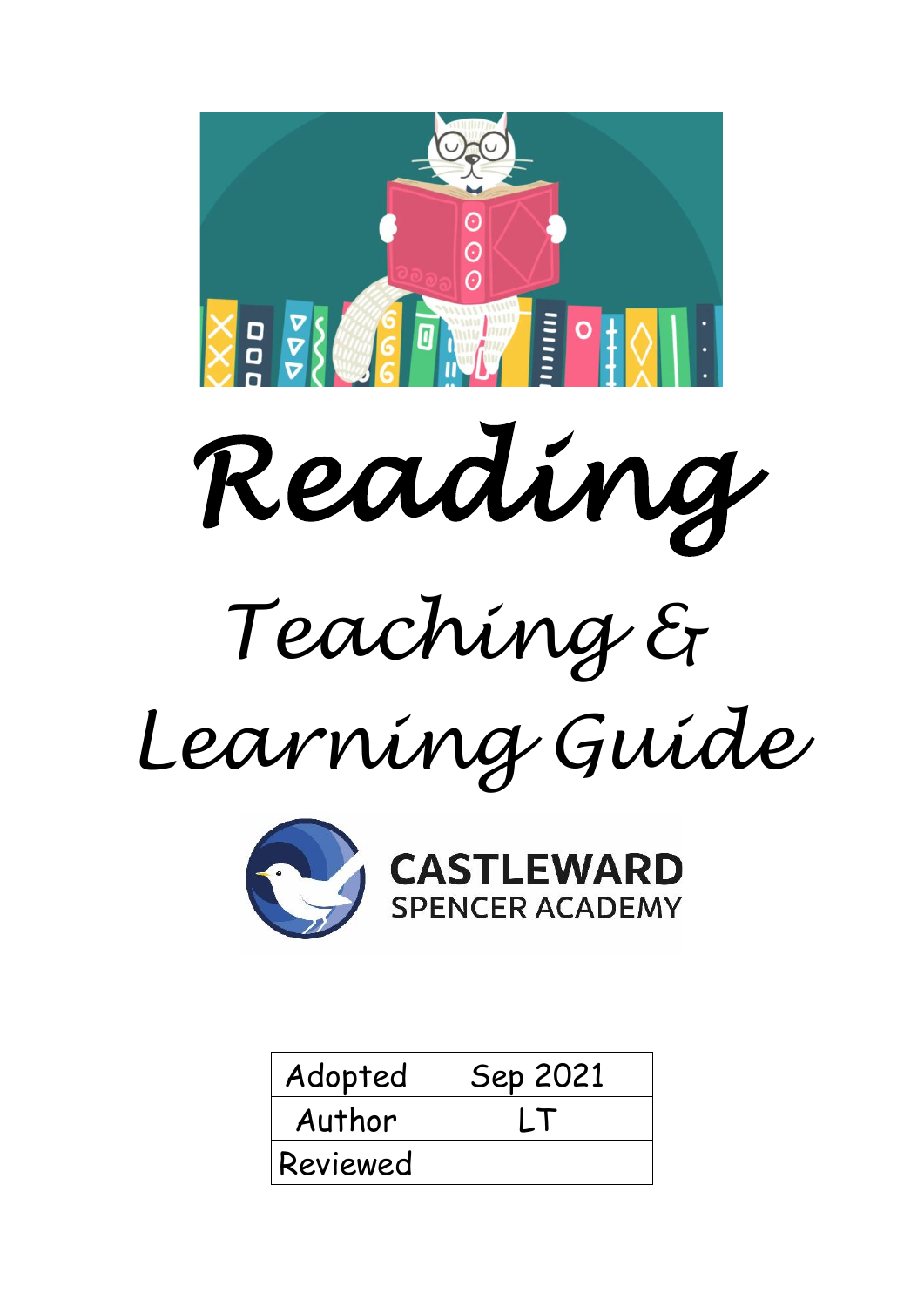# **Contents**

Aims

Curriculum Drivers

Planning

Curriculum Coverage

Long & Medium-Term Plans

Unpicking elements of the structure

-Non-fiction

-AIR lessons

-Skills lessons

-Close reading

-Hot tasks

-Cloze lessons

-EYFS & Year 1

Learning intentions

Questioning

Support & Challenge

Feed Forward

Environments

Reading 4 Pleasure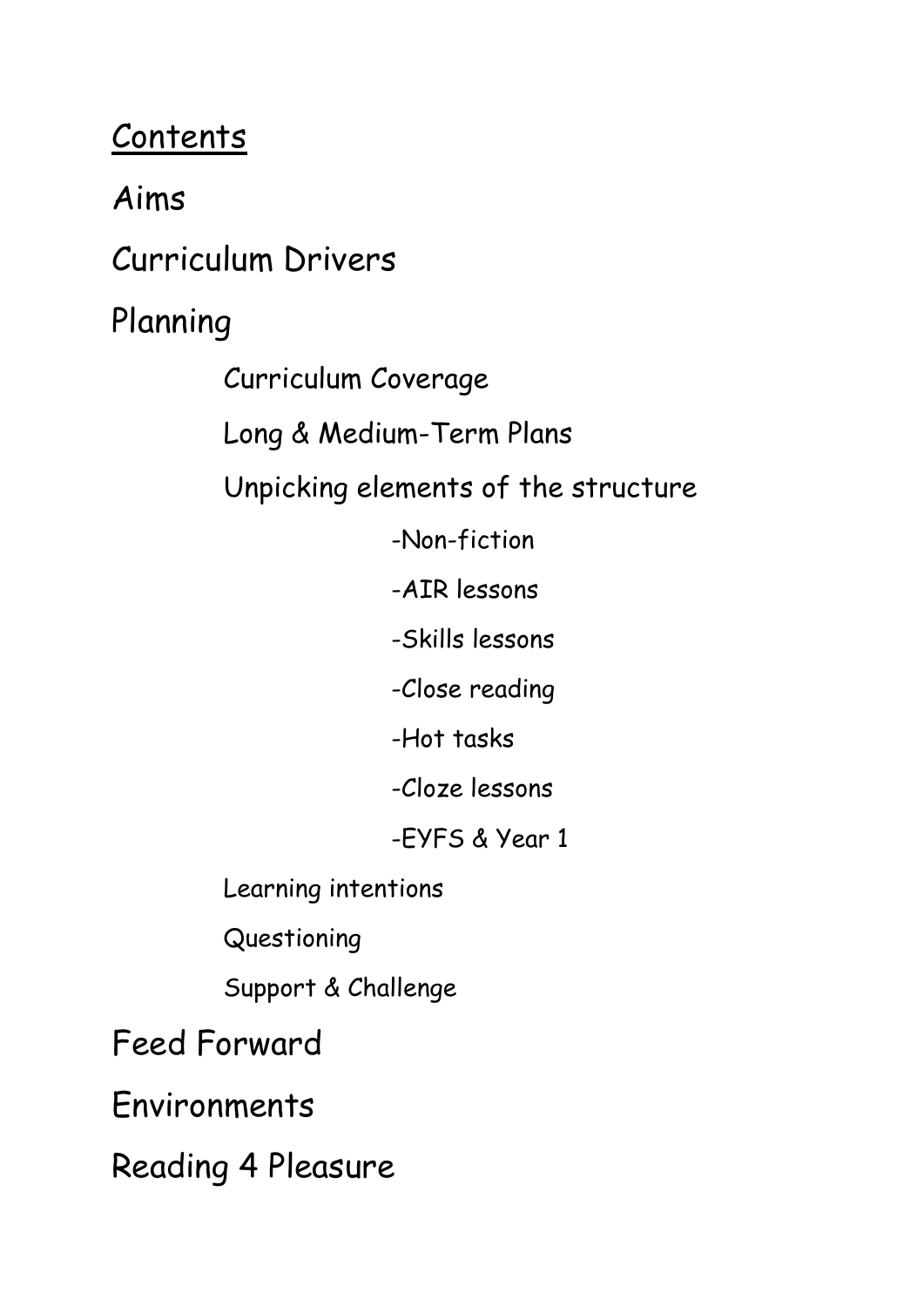### Aims

At Castleward Spencer Academy, we are passionate about reading! We firmly believe that if children can read well and read widely, they will be best placed to achieve in all areas of the curriculum. Our reading diet is based on the following research to ensure that by the end of their time here at CWSA our pupils leave being able to read with accuracy and fluency, to analyse what they read and have an enjoyment of reading:

-EEF Guidance report on Literacy for KS1 and KS2

-Reading Reconsidered by Doug Lemov et al

-Bring Words to Life by Isabel Beck

-Closing the Vocabulary Gap by Alex Quigley

All elements of our reading curriculum are informed by the "reading rope" with different parts achieving different elements.



Similarly our three aims are also deliberately realised in different parts of the curriculum

| Aims                                  | Where achieved in our curriculum |
|---------------------------------------|----------------------------------|
| To ensure children read with accuracy | • Phonics lessons                |
| and fluency.                          | • Reading lessons                |
|                                       | $\bullet$ 1:1 reading            |
|                                       | • Buddy reading                  |
| To teach children to analyse what     | • Reading lessons                |
| they read.                            | $\bullet$ 1:1 reading            |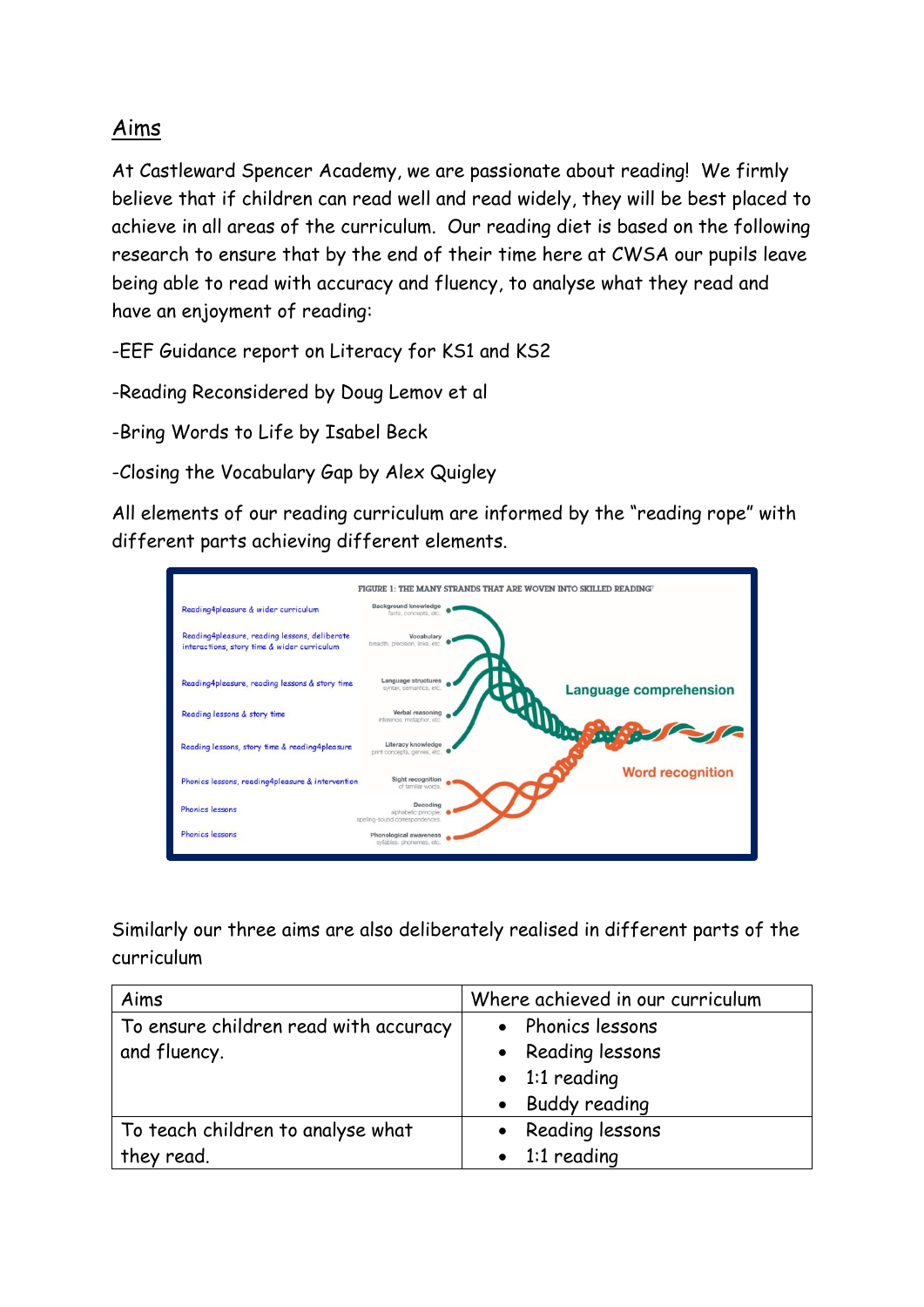| To foster a love of reading in our<br>children that ensures children read<br>often and widely | • Reading lessons<br>• Accelerated Reader<br>• Buddy reading<br>• Story time<br>• Reading assemblies<br>• Author visits<br>• Reading weeks<br>• Rocket Reader Scheme<br>• Home reading diaries |
|-----------------------------------------------------------------------------------------------|------------------------------------------------------------------------------------------------------------------------------------------------------------------------------------------------|
|-----------------------------------------------------------------------------------------------|------------------------------------------------------------------------------------------------------------------------------------------------------------------------------------------------|

### **Curriculum Drivers**



**Reading-** We firmly believe that if children can read well and read widely, they will be best placed to achieve in all areas of the curriculum. By the time pupils leave Castleward, they will be able to read with accuracy and fluency, to analyse what they have read and developed an enjoyment of reading for pleasure.

**Knowledge-** Knowledge is like glue that sticks information as well as learning together. When we have prior knowledge about a topic, we understand it better. Topics are personalised to meet the needs of the pupils who attend the school, ensuring that they have opportunities to apply prior knowledge to new learning experiences and developing reasoning and problem solving skills.

**Communication-** Pupils learn to articulate their ideas, feelings and understanding of new vocabulary in order to engage with others through spoken language. They become effective speakers and listeners empowering them to better understand themselves, each other and the world around them. Being able to effectively communicate allows pupils to develop and deepen their subject knowledge and understanding through talk in the classroom, which has been planned, designed, modelled, scaffolded and structured to enable them to learn the skills needed to communicate effectively.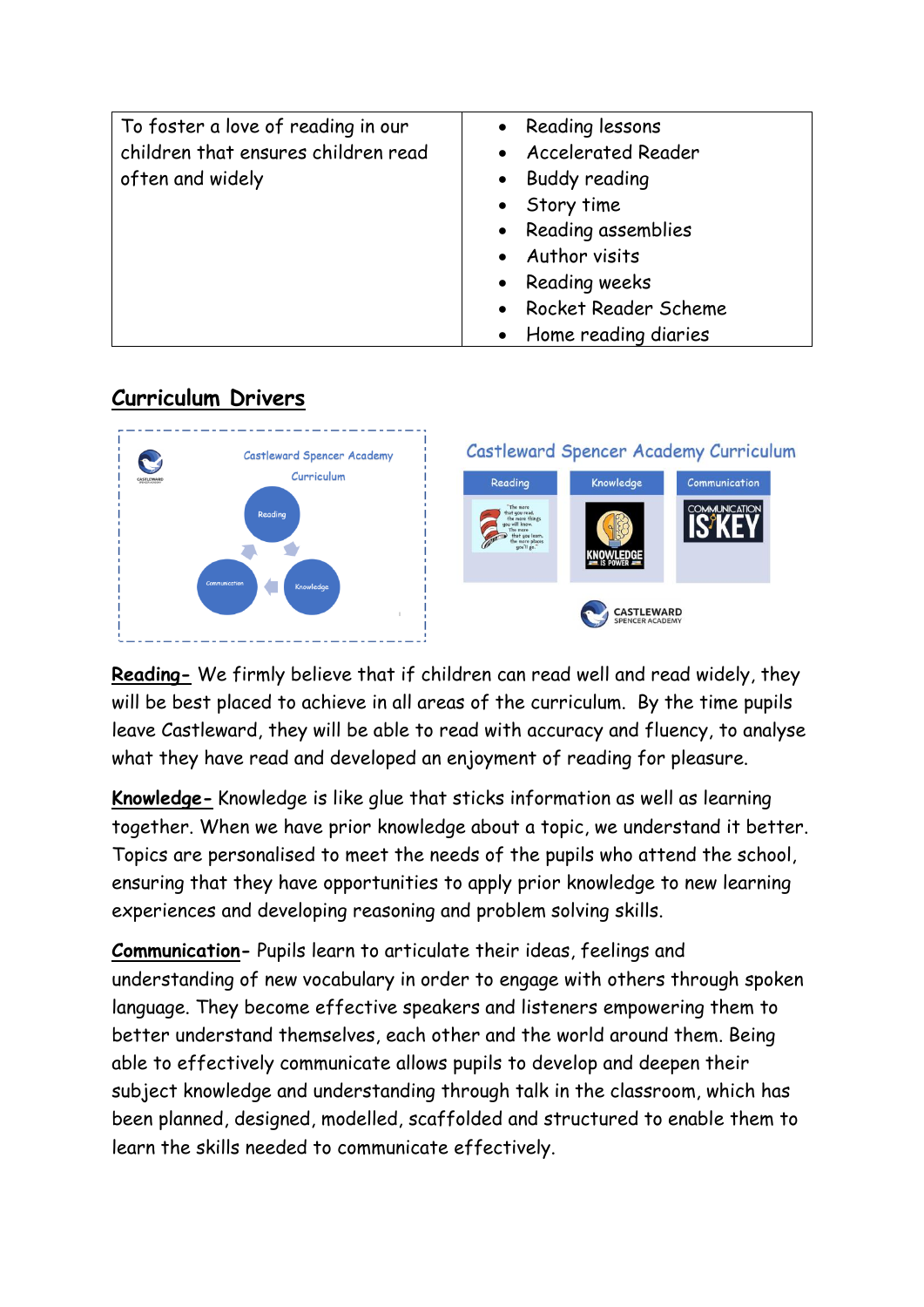### **Planning**

### Curriculum coverage

## To ensure curriculum coverage, the national curriculum reading content domains have been organised under the acronym VIPERS\*

| V            | Vocabulary       | 1a - draw on knowledge of vocabulary to understand texts              |
|--------------|------------------|-----------------------------------------------------------------------|
|              |                  | 2a - give / explain the meaning of words in context                   |
| T            | <b>Inference</b> | 1d - make inferences from the text                                    |
|              |                  | 2d - make inferences from the text / explain and justify              |
|              |                  | inferences with evidence from the text                                |
|              |                  | 2h - make comparisons within the text                                 |
| P            | Prediction       | 1e - predict what might happen on the basis of what has been read     |
|              |                  | so far                                                                |
|              |                  | 2e - predict what might happen from details stated and implied        |
| E            | Explanation      | 2f - identify / explain how information / narrative content is        |
|              |                  | related and contributes to meaning as a whole                         |
|              |                  | 2g - identify / explain how meaning is enhanced through choice of     |
|              |                  | words and phrases                                                     |
| R            | Retrieval        | 1b - identify / explain key aspects of fiction and non-fiction texts, |
|              |                  | such as characters, events, titles and information                    |
|              |                  | 2b - retrieve and record information / identify key details from      |
|              |                  | fiction and non-fiction                                               |
| $\mathsf{S}$ | Summary          | 1c - identify and explain the sequence of events in texts             |
|              |                  | 2c - summarise main ideas from more than one paragraph                |

\*Phonics/word reading is not covered by the VIPERS acronym. Reference to Phonics Teaching & Learning Guide should be made for guidance on phonics teaching

### Long Term Planning/Medium Term Planning

### **EYFS**

A Structured story time will take place for 15 minutes every day.

The time will follow the following cycle

|           | Week 1                                                      |       | Week 2                                |
|-----------|-------------------------------------------------------------|-------|---------------------------------------|
| Day 1 & 2 | Read and discuss non-<br>fiction related to fiction<br>text | Day 1 | Re-read and go over key<br>vocabulary |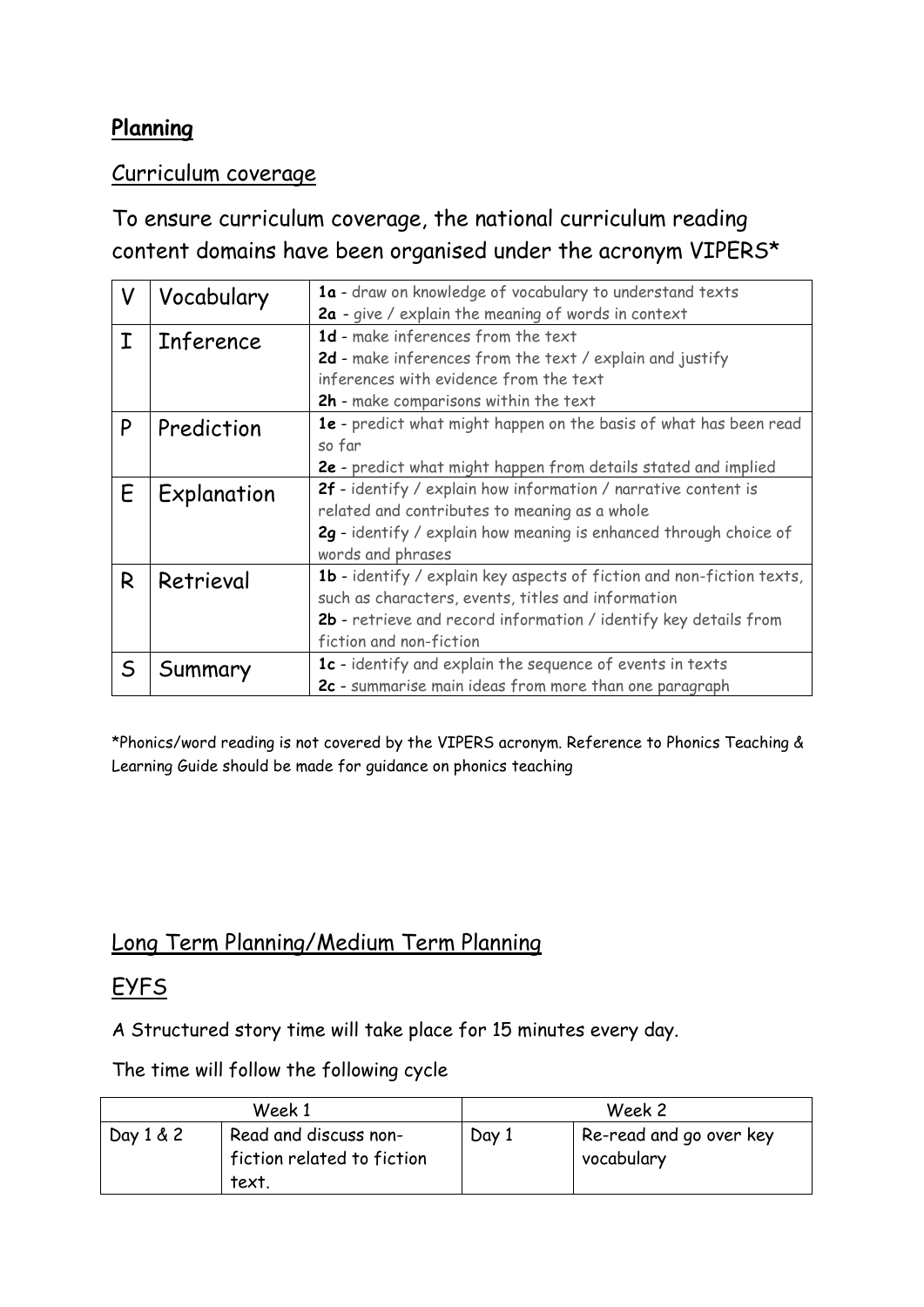| Day $3 - 5$ | Read and re-read fiction | Day $2 - 5$ | Ask and discuss a key |
|-------------|--------------------------|-------------|-----------------------|
|             | text and discuss key     |             | question a day        |
|             | vocabulary               |             |                       |

The focus for each day should be informed Literacy Reading Objectives from Development Matter.

#### Year 1

A structured story time will take place for 30 minutes daily.

The lessons will follow the following cycle

|          | Week 1                  | Week 2               |
|----------|-------------------------|----------------------|
| Lesson 1 | Non-fiction [R] [V]     | Gist list [R]        |
| Lesson 2 | Non-fiction [R] [V]     | Sequencing [R]       |
|          |                         | Inference (speech or |
| Lesson 3 | Read book and vocab [V] | events) $[I]$        |
|          |                         | Inference (speech or |
| Lesson 4 | Read book and vocab [V] | events) $[I]$        |
| Lesson 5 | Read book and vocab [V] | Prediction [P]       |

The learning intention each day should be informed by the Year 1 curriculum objectives relevant to the specific area of VIPERS being taught that day.

### Year 2 & 3

For year 2 & 3, a reading lesson will take place for 40 minutes every day from 9:05am.

The year will be split into 5 cycles each of 7 weeks in duration.

Cycle 1, 3 & 5 – based on a novel

Cycle 2 & 4 – based on a range of extracts

A novel cycle will be organised as follows

|    | Week 1                | Week 2        | Week 3                      | Week 4                                    | Week 5        | Week 6                      | Week 7                             |
|----|-----------------------|---------------|-----------------------------|-------------------------------------------|---------------|-----------------------------|------------------------------------|
| L1 | Non-fiction<br>[R][V] | Retrieval [R] | Reading +<br>vocabulary [V] | Inference<br>(point $+$<br>$justify)$ [I] | Retrieval [R] | Reading +<br>vocabulary [V] | Inference (point +<br>justify) [I] |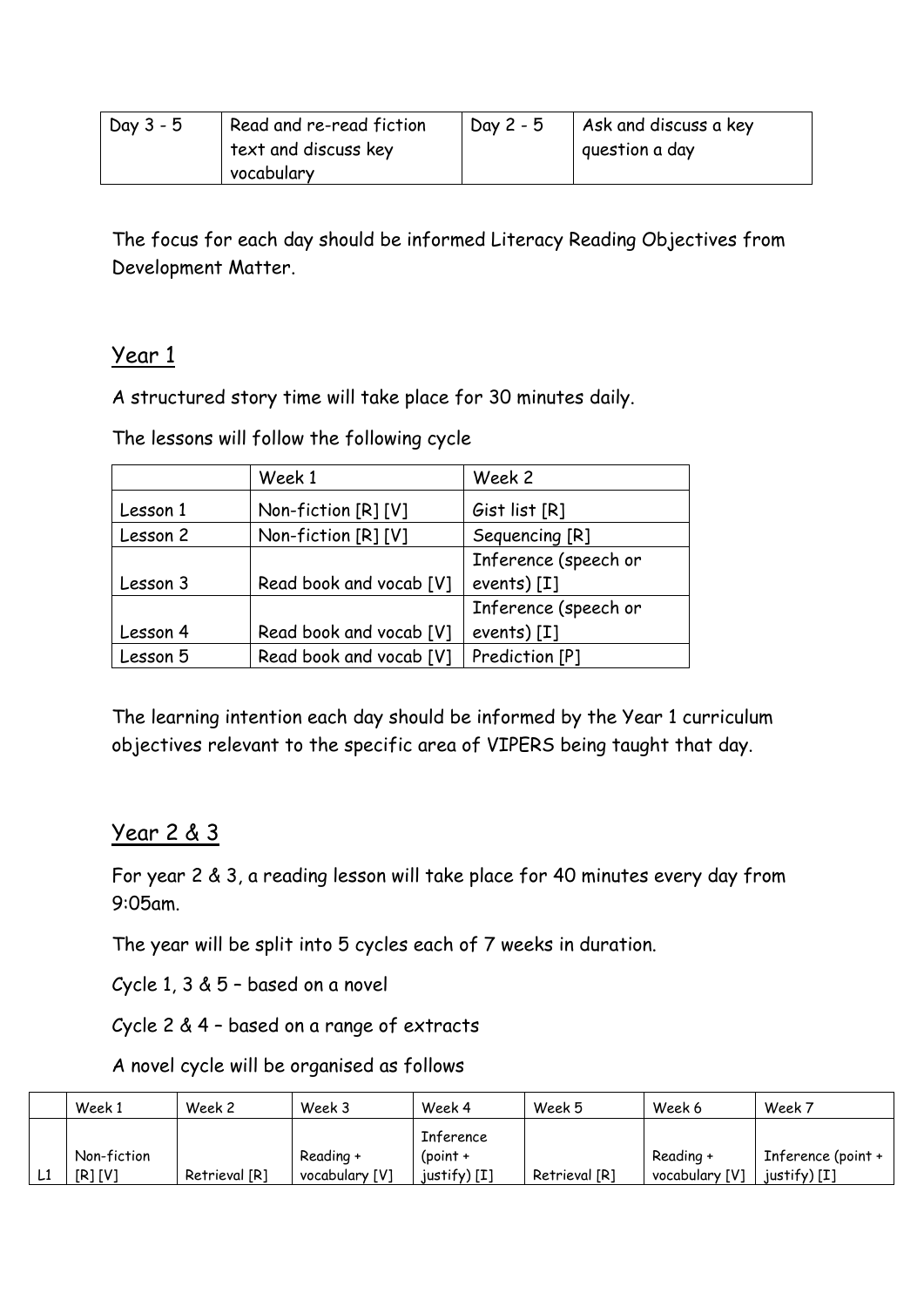| L <sub>2</sub> | Non-fiction<br>[R][V]       | Retrieval [R]                                  | Reading +<br>vocabulary [V]  | Close reading<br>[V][I]     | Inference<br>$(iustify)$ [I]                 | Reading +<br>vocabulary [V]  | Close Reading [V]<br>[I]                              |
|----------------|-----------------------------|------------------------------------------------|------------------------------|-----------------------------|----------------------------------------------|------------------------------|-------------------------------------------------------|
| L3             | Non-fiction<br>[R][V]       | <b>Inference</b><br>$(justify)$ [I]            | Retrieval [R]                | Reading +<br>vocabulary [V] | <b>Inference</b><br>(point + justify)<br>[I] | Retrieval [R]                | Prediction [P]                                        |
| L4             | Reading +<br>vocabulary [V] | <b>Inference</b><br>$(point +$<br>justify) [I] | Retrieval [R]                | Reading +<br>vocabulary [V] | Prediction [P]                               | Retrieval [R]                | Hot Task (mixed<br>practice) [V] [I]<br>$[P][R][S]$   |
| L5             | Reading +<br>vocabulary [V] | Close reading<br>[V] [I]                       | Inference<br>$(iustify)$ [I] | Retrieval [R]               | Close Reading<br>[V][I]                      | Inference<br>$(justify)$ [I] | Hot Task (mixed<br>practice) [V] [I]<br>$[P] [R] [S]$ |

An extracts cycle will be organised as follows

|                | Week 1 -<br>Fiction                            | Week 2 - Non-<br>fiction    | Week 3 -<br>Fiction                                         | Week 4 -<br>Non-fiction        | Week 5 -<br>Poetry                             | Week 6 -<br>Fiction                              | Week 7 - Non-<br>fiction    |
|----------------|------------------------------------------------|-----------------------------|-------------------------------------------------------------|--------------------------------|------------------------------------------------|--------------------------------------------------|-----------------------------|
| L1             | Cloze [V]                                      | Cloze [V]                   | Cloze [V]                                                   | Cloze [V]                      | Reading +<br>Vocabulary [V]                    | Cloze [V]                                        | Cloze [V]                   |
| L <sub>2</sub> | Retrieval [R]                                  | Reading +<br>Vocabulary [V] | Retrieval [R]                                               | Reading +<br>Vocabulary<br>[V] | Retrieval [R]                                  | Retrieval [R]                                    | Reading +<br>Vocabulary [V] |
| L3             | Inference<br>$(iustify)$ [I]                   | Summary [S]                 | <b>Inference</b><br>$(iustify)$ [I]                         | Summary [S]                    | Inference<br>$(iustify)$ [I]                   | <b>Inference</b><br>$(iustify)$ [I]              | Summary [S]                 |
| L4             | <b>Inference</b><br>$(point +$<br>justify) [I] | Retrieval [R]               | <b>Inference</b><br>$(point + justify)$<br>$\mathfrak{[I]}$ | Retrieval [R]                  | <b>Inference</b><br>$(point + justify)$<br>[I] | <b>Inference</b><br>$(point +$<br>$justify)$ [I] | Retrieval [R]               |
| L5             | Prediction [P]                                 | Retrieval [R]               | Prediction [P]                                              | Retrieval [R]                  | Close Reading<br>[V][I]                        | Prediction [P]                                   | Retrieval [R]               |

The learning intention each day should be informed by the Year 2 or 3 curriculum objectives relevant to the specific area of VIPERS being taught that day.

#### Year 4, 5 & 6

For Year 4, 5 & 6, a reading lesson will take place for 40 minutes every day from 9:05am.

The year will be split into 5 cycles each of 7 weeks in duration.

Cycle 1, 3 & 5 – based on a novel

Cycle 2 & 4 – based on a range of extracts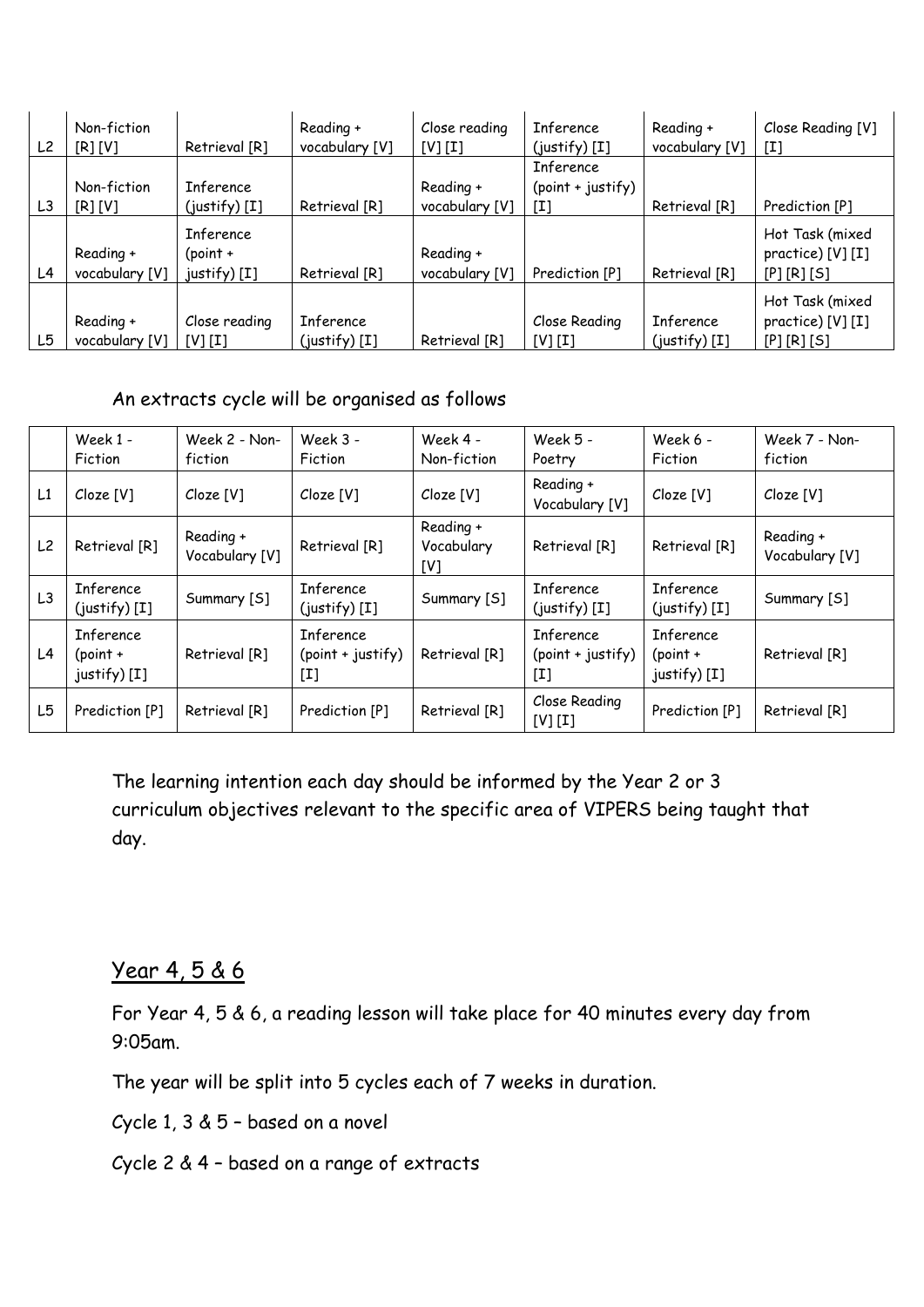#### Week1 | Week2 | Week3 | Week4 | Week5 | Week6 | Week7 L1  $\begin{bmatrix} \text{Non-fiction} \\ \text{[R][V]} \end{bmatrix}$  $R$  Retrieval  $[R]$  Reading + vocabulary [V] Inference (point + justify) [I] Retrieval [R] Reading + vocabulary [V] Inference (point + justify) [I]  $L2$  Non-fiction<br>[R] [V]  $Retrical [R]$  Reading + vocabulary [V] Close reading [V] [I] [E] Inference (justify) [I] Reading + vocabulary [V] Close Reading [V] [I] [E]  $L3$  Non-fiction [R] [V] Inference Inference  $(i$ ustify) [I] Retrieval [R] Reading + vocabulary [V] Inference (point + justify) [I] Retrieval  $[R]$  Prediction  $[P]$  $L4$  Reading + vocabulary [V] Inference (point + justify) [I] Retrieval [R] Reading +<br>vocabulary [V] Reading +  $\bigcup_{\text{Vocolinary }[V]}$  Prediction [P] Retrieval [R]  $\bigcap_{\text{intent }[E]}$ intent [E]  $L5$  Reading + vocabulary [V] Close reading [V] [I] [E] Inference Inference  $(iustify) [I]$  Retrieval  $[R]$   $[V][I][E]$ [V] [I] [E] Inference (justify) [I] Hot Task (mixed practice) [V] [I] [P] [E] [R] [S]

#### A novel cycle will be organised as follows

### An extract cycle will be organised as follows

|                | Week 1 -<br>Fiction                            | Week 2 - Non-<br>fiction              | Week $3 -$<br>Fiction                 | Week 4 -<br>Non-fiction               | Week 5 -<br>Poetry                    | Week 6 -<br>Fiction                     | Week 7 - Non-<br>fiction             |
|----------------|------------------------------------------------|---------------------------------------|---------------------------------------|---------------------------------------|---------------------------------------|-----------------------------------------|--------------------------------------|
| L1             | Cloze [V]                                      | Cloze [V]                             | Cloze [V]                             | Cloze [V]                             | Reading +<br>Vocabulary [V]           | Cloze [V]                               | Cloze [V]                            |
| L <sub>2</sub> | Retrieval [R]                                  | Summary [S]                           | Ordering [R]                          | Summary [S]                           | Retrieval [R]                         | Retrieval [R]                           | Summary [S]                          |
| L <sub>3</sub> | <b>Inference</b><br>$(justify)$ [I]            | Retrieval [R]                         | <b>Inference</b><br>$(justify)$ [I]   | Retrieval [R]                         | <b>Inference</b><br>$(justify)$ [I]   | <b>Inference</b><br>$(justify)$ [I]     | Retrieval [R]                        |
| L4             | <b>Inference</b><br>$(point +$<br>justify) [I] | Explain Author<br>intent (AF4)<br>[E] | Inference<br>(point + justify)<br>[I] | Explain<br>Author intent<br>(AF4) [E] | Inference<br>(point + justify)<br>[I] | Inference<br>$(point +$<br>justify) [I] | Explain Author<br>intent $(AF4) [E]$ |
| L5             | Explain<br>Author<br>Intent [E]                | Fact & Opinion<br>[E]                 | Prediction [P]                        | Fact &<br>Opinion [E]                 | Explain Author<br>Internet [E]        | Explain<br>Author Intent<br>[E]         | Fact & Opinion [E]                   |

The learning intention each day should be informed by the Year 4, 5 or 6 curriculum objectives relevant to the specific area of VIPERS being taught that day.

### **Unpicking the different elements of the structure**

**Novel Cycle**

Non-fiction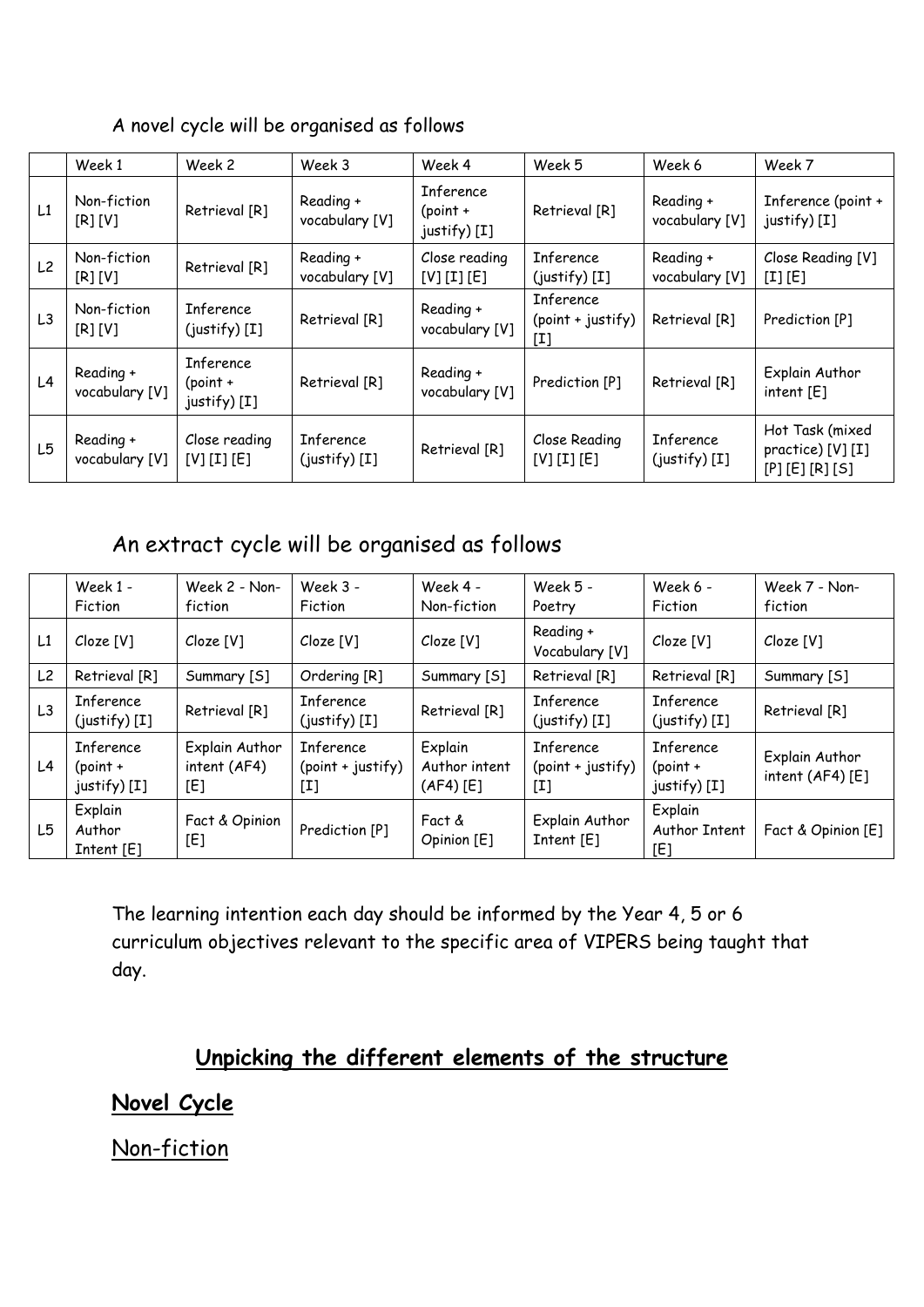The idea of these lessons is to use non-fiction that is relevant to the novel that will be taught over the following 7 weeks.

For example, a novel cycle based on "The Explorer" could look at information texts on the amazon rainforest and biographies on famous explorers. In EYFS, a two-week block based on "Whatever Next" might look at space.

If you are really stuck for ideas, you might decide to look at the author of the novel.

Sometimes it is easier to write your own non-fiction texts to support the novels.

### *Planning*



### Reading & Vocabulary (AIR lesson)

The idea of these lessons is to read chapters of the novel that will then become the focus for the "skills lessons" to follow.

In these lessons, a big play needs to be made on vocabulary. For each text, vocabulary needs to be identified using Alex Quigley's SEEC model.

- 1) Select in advance read the text and select the vocabulary that you will cover. Think about the tier two words (words that do not often appear in everyday conversation but are also not highly subject specific).
- 2) Explain give a simple child friendly definition and as much as possible use a picture to support (at times, this won't be possible).
- 3) Explore have children use the word in their own sentence, creating synonyms or antonyms whilst working with a partner
- 4) Consolidate think about how you will use the word in the wider curriculum in your teacher talk.

During these lessons, these words will be put on the word web and when the next section is started, they will be kept in a folder for revision throughout the year (in order to interrupt forgetting).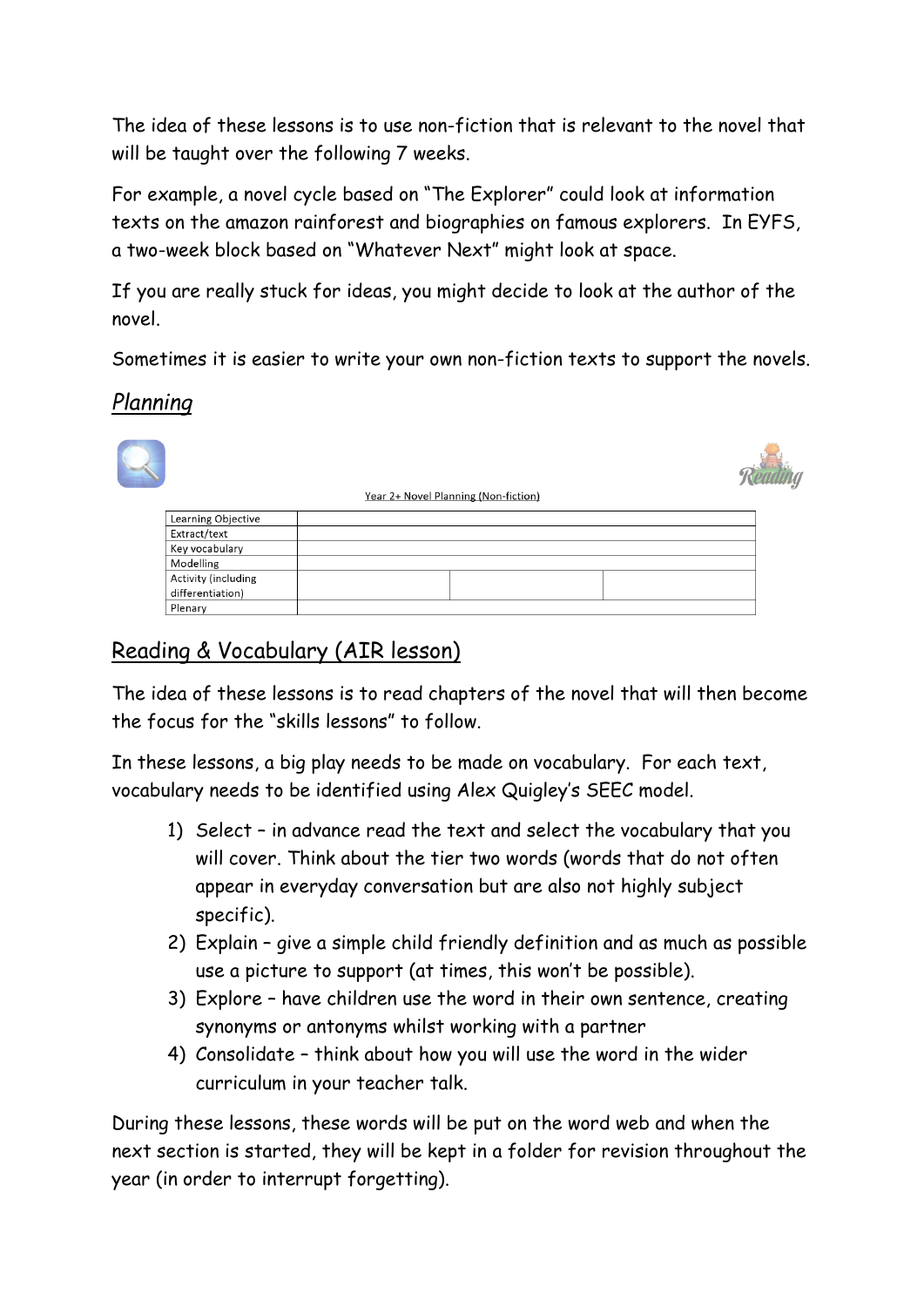In these lessons, "accountable independent reading" and "control the game" strategies are used from Reading Reconsidered.

"Control the game" – rather than getting pupils to read independently have everyone read together with the teacher doing some reading and pupils taking it in turn to read out loud. Keep everyone on their toes by changing the reader at random and having an expectation that everyone is ready to take over.

"AIR" – for pupils with a good level of reading fluency you might send them off to read independently but with an AIR question to check that they have actually concentrated and read what you asked them to. The best questions will be those that don't home in on one area of the chapter. For example, you might ask jot down the different locations in the chapter or, write a paragraph about how the mood changes.

In the plenary of the lesson, as a class you should create a gist list for the section. This is a list that capture the

Who **What** Where When Of the chapter by way of summary.

### *Planning*



### Skills Sessions

These are the lessons where there is explicit instruction on the different elements of VIPERS.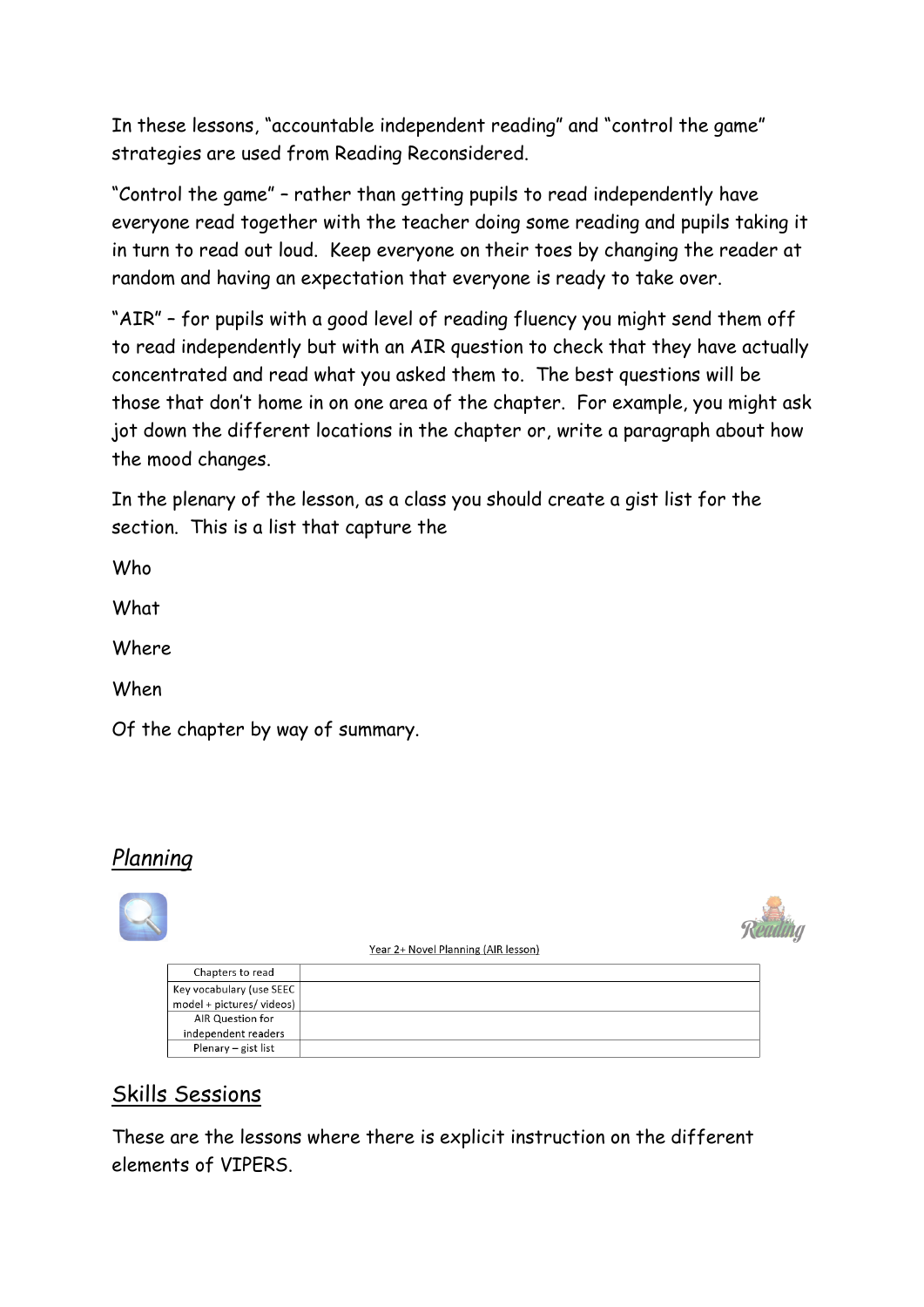Each lesson will include

- a) Short recap of the vocabulary for the section (retrieval practise)
- b) Modelling. Use needs to be made of the toolkits for each skill to inform the modelling. The best modelling will be informed by recommendation 3 of the EEF report on Metacognition & selfregulation.
- c) Activity. There should be an activity that allows pupils to practise the skill that has been taught. Guidance is provided on question stems & activities in the Reading Fresh Start Folder. Wherever possible activities should include questions that incorporate the key vocabulary.
- d) Plenary. Return together to review the learning. Of course, during the lesson min-plenaries should be done as necessary.

### *Planning*

|                                         | Year 2+ Novel Planning (Skills lessons) |  |
|-----------------------------------------|-----------------------------------------|--|
| Learning Objective                      |                                         |  |
| Extract (relevant pages)                |                                         |  |
| Modelling                               |                                         |  |
| Activity (including<br>differentiation) |                                         |  |
| Plenary                                 |                                         |  |

### Close Reading Lessons

These lessons are informed by the research by Doug Lemov as shown in Reading Reconsidered.

The idea of these lessons is that the focus on a much smaller chunk of text and follow a very deliberate structure.

Close reading is

- **Methodical** being thorough so as not to miss parts in the text
- **breaking down…**  taking apart a complex passage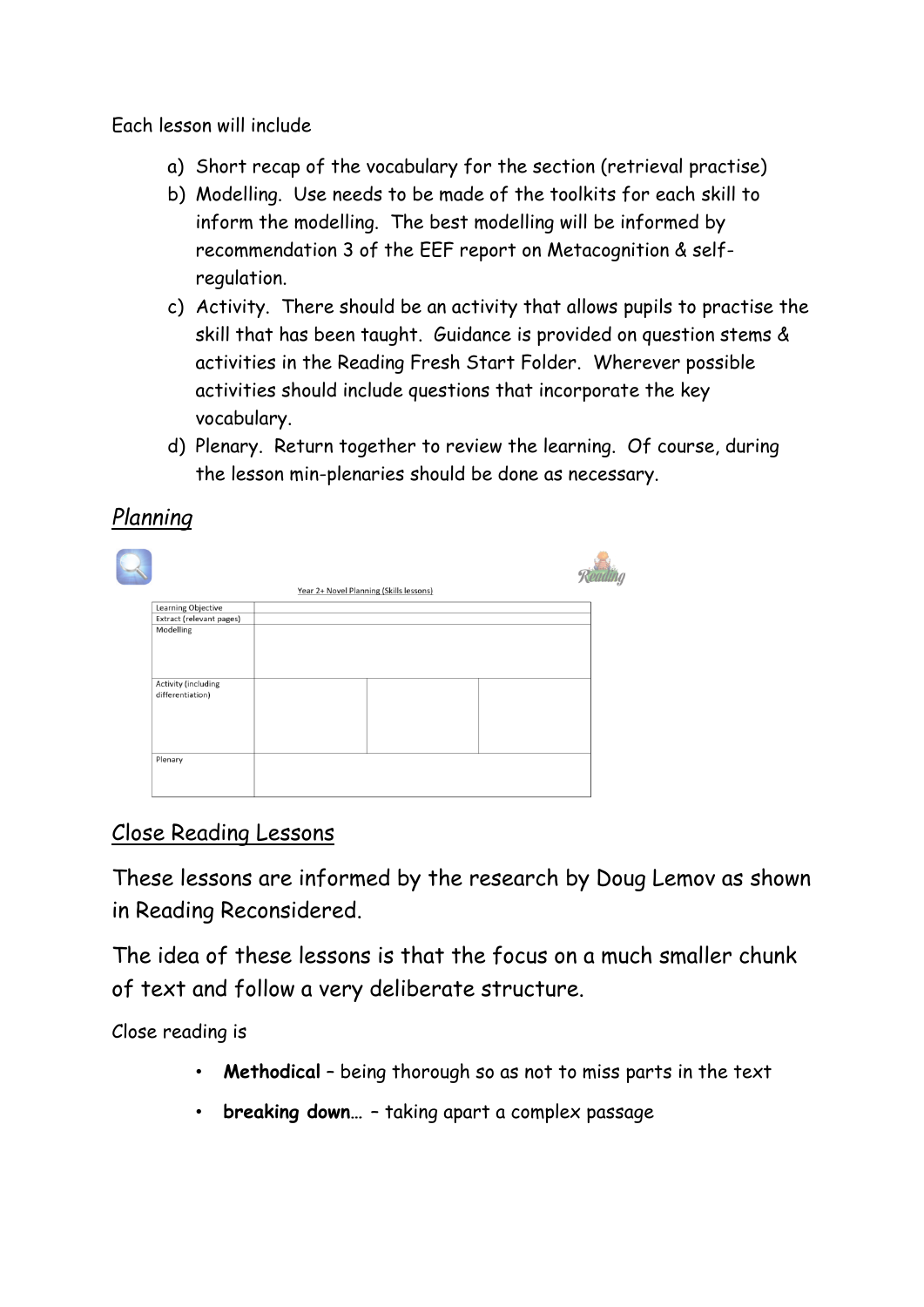- **of the language and structure…**  looking in detail at the language and the impact of that language. Looking at the structure of how the words have been put together.
- **of a complex passage…**  needs a text you can get your teeth into
- **to establish and analyse its meaning.**  clear about what it means so you can analyse the meaning
- **It requires layered readings…**  read the text more than once
- **and asking text-dependent questions…**  can only be answered if the child engages directly with the text
- **that children answer in writing**  allows you to assess individual children's responses

The lessons have the following structure

| P1             | Children to read the extract all the way through without interruption    |
|----------------|--------------------------------------------------------------------------|
|                | (continuous read)                                                        |
| P <sub>2</sub> | Line by line reading of the text with text dependent questions to        |
|                | establish meaning                                                        |
| P <sub>3</sub> | Have one text dependent question to analyse meaning and children draft   |
|                | a first response to this.                                                |
| P <sub>4</sub> | Class discussion around the question with modelling of how to answer it. |
| P <sub>5</sub> | Children to re-draft their answers in light of the whole class feedback  |
| <b>P6</b>      | Plenary (use visualiser to share good responses).                        |

### *P1*

Simply get one child or a couple of children to read the whole text.

#### *P2*

Stop at the end of each line and ask text-dependent questions to establish meaning. This ensures by the time you get to P3 all pupils can move onto analysing the text. There are three levels of questioning to establish meaning

| Word or phrase level | Pronoun questions<br>-Who does the pronoun they refer to?<br>-What is the it in the sentence referring to? |
|----------------------|------------------------------------------------------------------------------------------------------------|
|                      | Meaning question                                                                                           |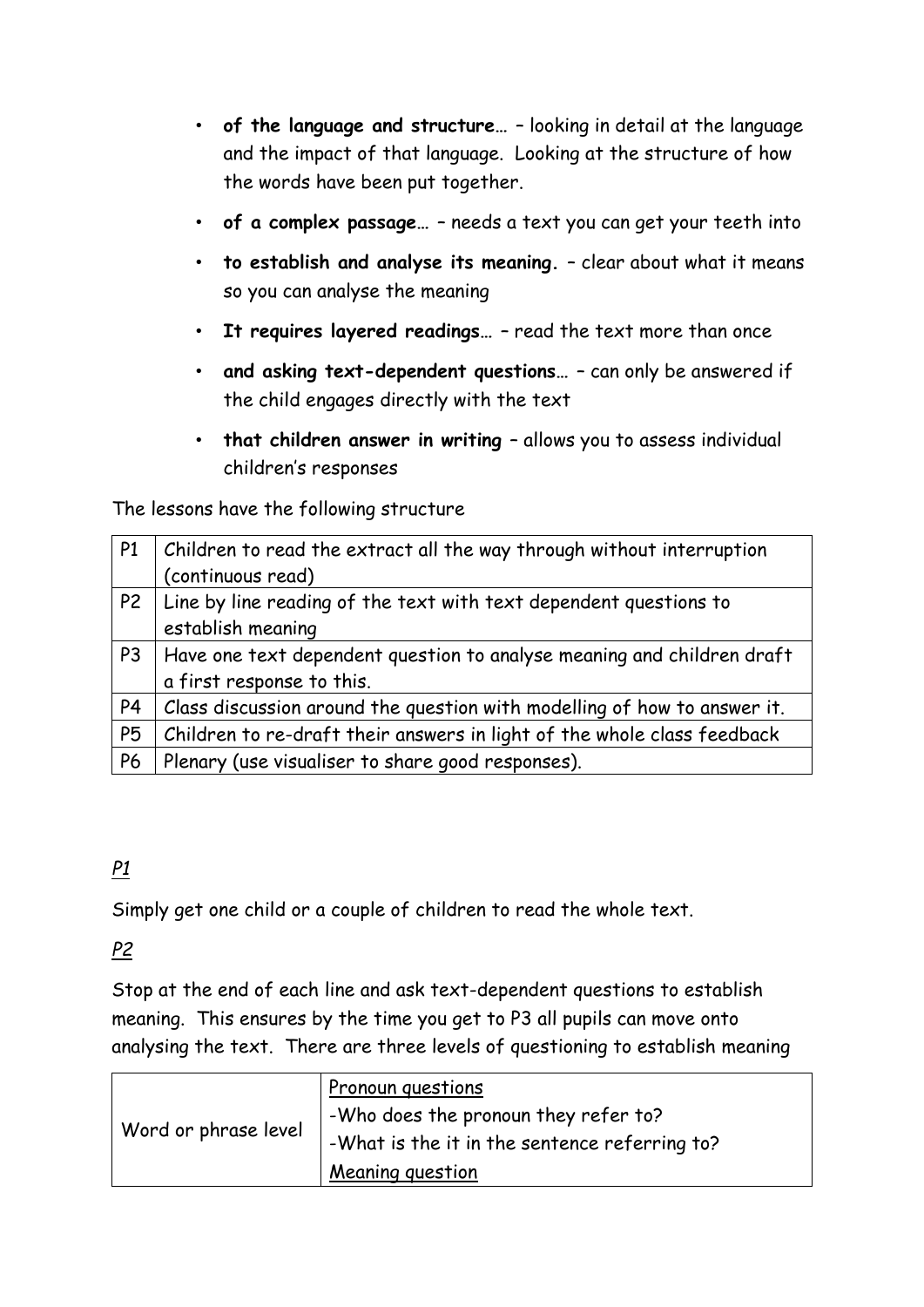|                        | -What does this word mean here? Use SEEC model         |
|------------------------|--------------------------------------------------------|
|                        | here.                                                  |
|                        | Paraphrase question                                    |
|                        | -Can you put that sentence into your own words?        |
|                        | <u>Key line question</u>                               |
| Sentence or line level | -What information do we learn in this sentence that is |
|                        | important for the rest of the story?                   |
|                        | -What difference does the sentence make to our         |
|                        | understanding?                                         |
|                        | Summary question                                       |
|                        | -Summarise the main idea of this paragraph.            |
|                        | -Summarise the storyline in this section.              |
| Paragraph level        | Complete evidence questions                            |
|                        | -Find all the reasons why                              |
|                        | -Find all the evidence that shows us                   |

### *P3 – P6*

The rest of the lesson is structured around one question to analyse meaning.

|                        | Author intent question                              |
|------------------------|-----------------------------------------------------|
|                        | -Why does the author use this word here?            |
|                        | -How does the word _____ impact the reader?         |
| Word or phrase level   | -Why is the simile/metaphor used?                   |
|                        | author use this word here?                          |
|                        | -How does the word ____ impact the reader?          |
|                        | -Why is the simile/metaphor used?                   |
|                        | Inference question                                  |
|                        | What does sentence x show us about how character y  |
| Sentence or line level | is feeling?                                         |
|                        | What do we learn about character y from sentence x? |
|                        | Which sentence shows us that character y is brave?  |
| Paragraph level        | Inference question                                  |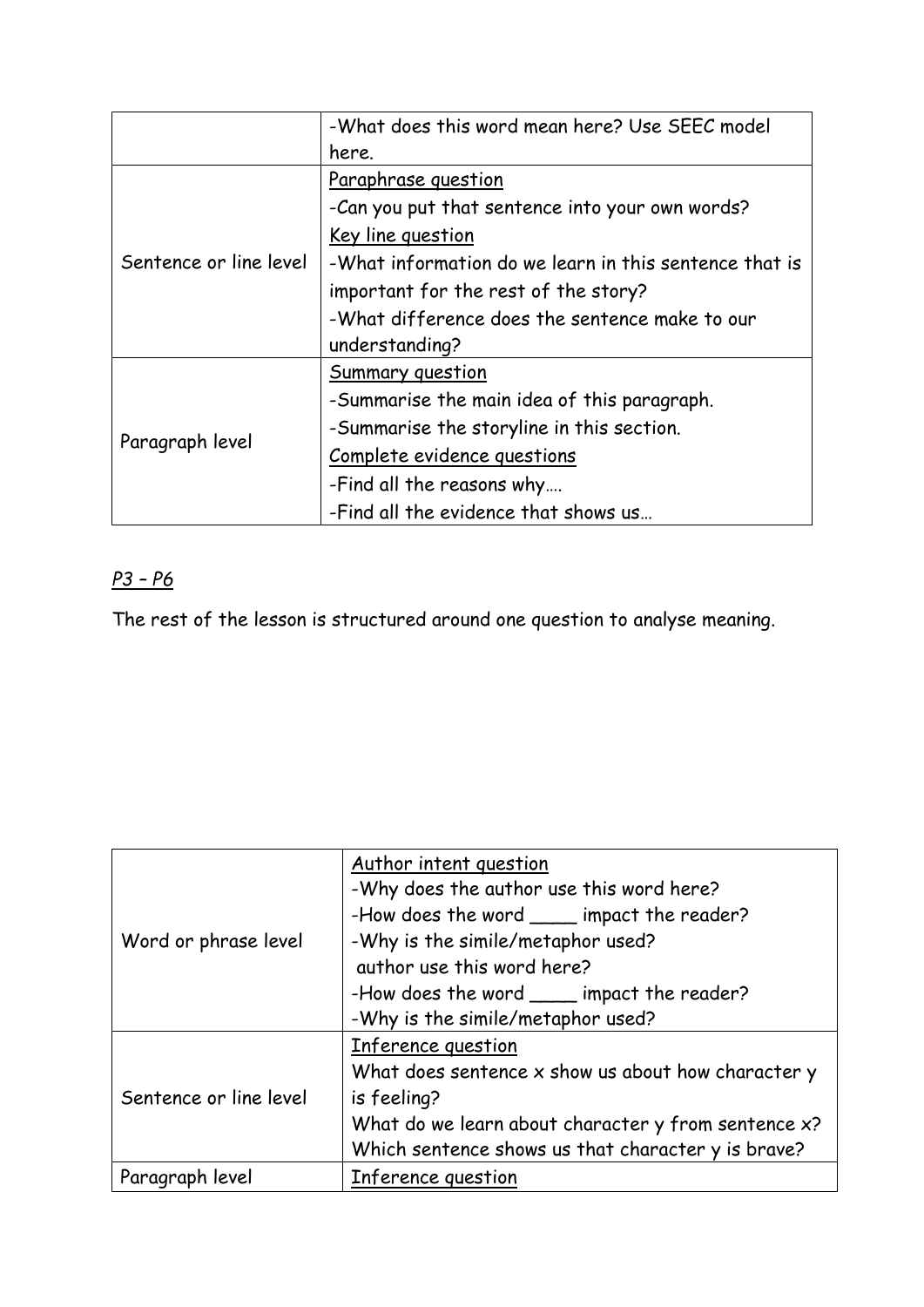| The paragraph shows us _____, what is the evidence    |
|-------------------------------------------------------|
| to support this? JUSTIFY                              |
| What does paragraph $x$ show us about character $y$ ? |
| INFERENCE AND JUSTIFY                                 |

#### *Planning*

|                             | Close Reading Planning Proforma |  |
|-----------------------------|---------------------------------|--|
| <b>Extract selected</b>     |                                 |  |
| Vocabulary<br>identified    |                                 |  |
| Text dependent              |                                 |  |
| questions to                |                                 |  |
| establish                   |                                 |  |
| meaning                     |                                 |  |
| Text dependent              |                                 |  |
| question to                 |                                 |  |
| analyse                     |                                 |  |
| meaning                     |                                 |  |
| Prompts for                 |                                 |  |
| modelling/class             |                                 |  |
| discussion.                 |                                 |  |
| Including key               |                                 |  |
| questions.                  |                                 |  |
| Remember,                   |                                 |  |
| "Convince me"               |                                 |  |
| and "agree                  |                                 |  |
| with", "build               |                                 |  |
| upon" and                   |                                 |  |
| "challenge"<br>Model answer |                                 |  |
|                             |                                 |  |

#### Hot Tasks

These lessons bring in a deliberate element of mixed practise of the different skills and aim to inform assessment for the next unit/ lessons. Modelling will not take place in these sessions due to the assessment nature of the lesson.

A planning format isn't provided for this session.

#### **Extract Cycle**

#### Cloze Lesson

This lesson is designed to help pupils develop a strategy to deal with words that they do not know in a text. The idea is that they are given a text with some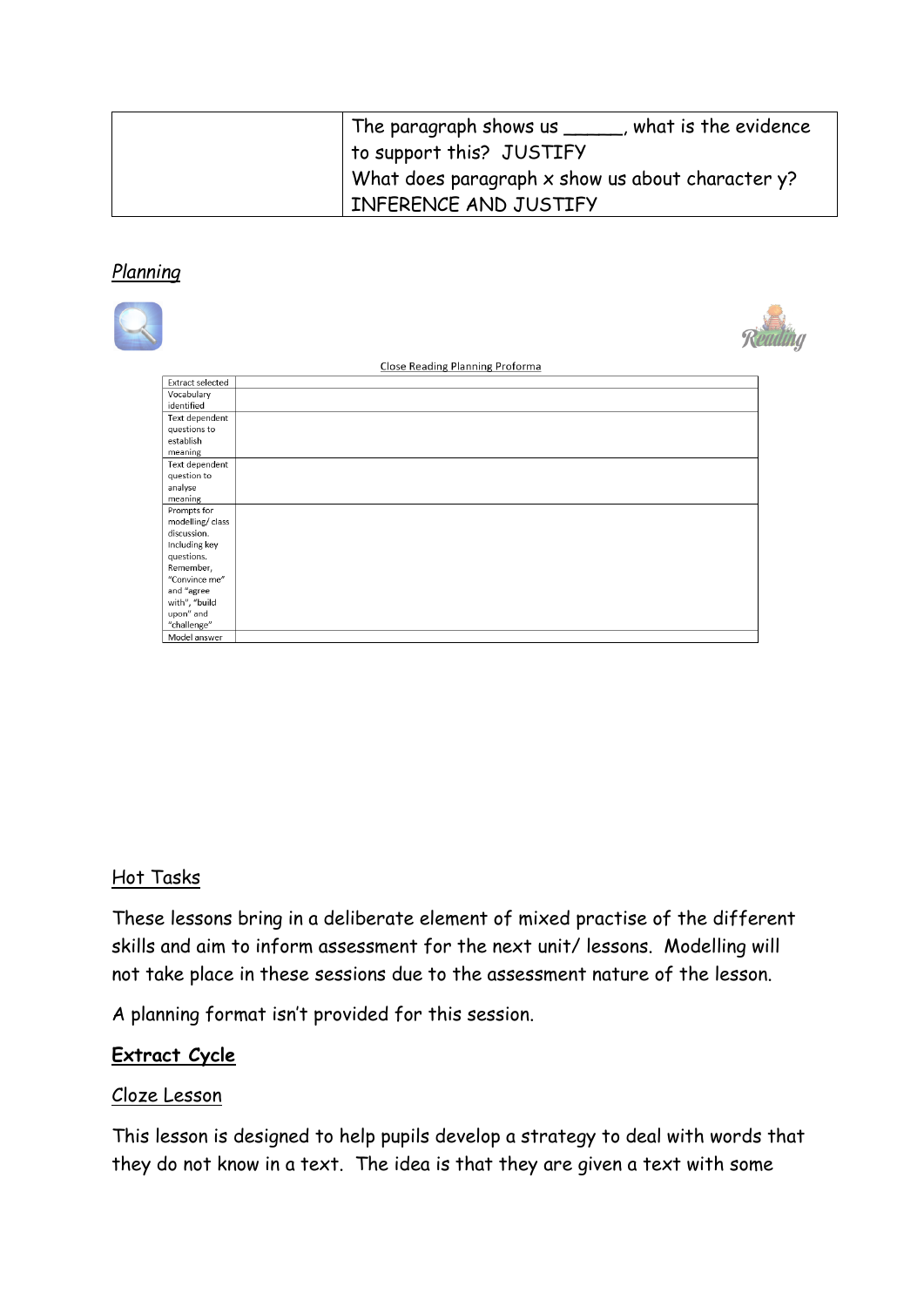words blanked out and they have to use the sentence/ surrounding information to work out what it could be. The intention is not that they work out the exact word but rather that they work out a potential synonym. This is a strategy we want to encourage our readers to use when reading independently.

Careful thought is needed as to the words to blank out.

Plenary – each of these lessons should end with a SATs style question. Which word in the text is most similar in meaning to.

*Planning*

|                                    | Year 2+ Extract Planning (Cloze)                                         |  |
|------------------------------------|--------------------------------------------------------------------------|--|
| Learning Objective                 |                                                                          |  |
| Extract/text                       |                                                                          |  |
| Key vocabulary                     |                                                                          |  |
| Modelling                          |                                                                          |  |
| Cloze including<br>differentiation |                                                                          |  |
|                                    |                                                                          |  |
| Plenary                            | Which word in the sentence "<br>" is closest in meaning to worried       |  |
|                                    | Anxious is closest in meaning to<br>a) scared<br>b) confused<br>c) happy |  |
|                                    | d) worried                                                               |  |

#### Skills Sessions

These are the same as for the novel sequence.

#### **EYFS & Year 1**

There are three types of structured story time

- -Non-fiction
- -Reading and vocabulary
- -Skills session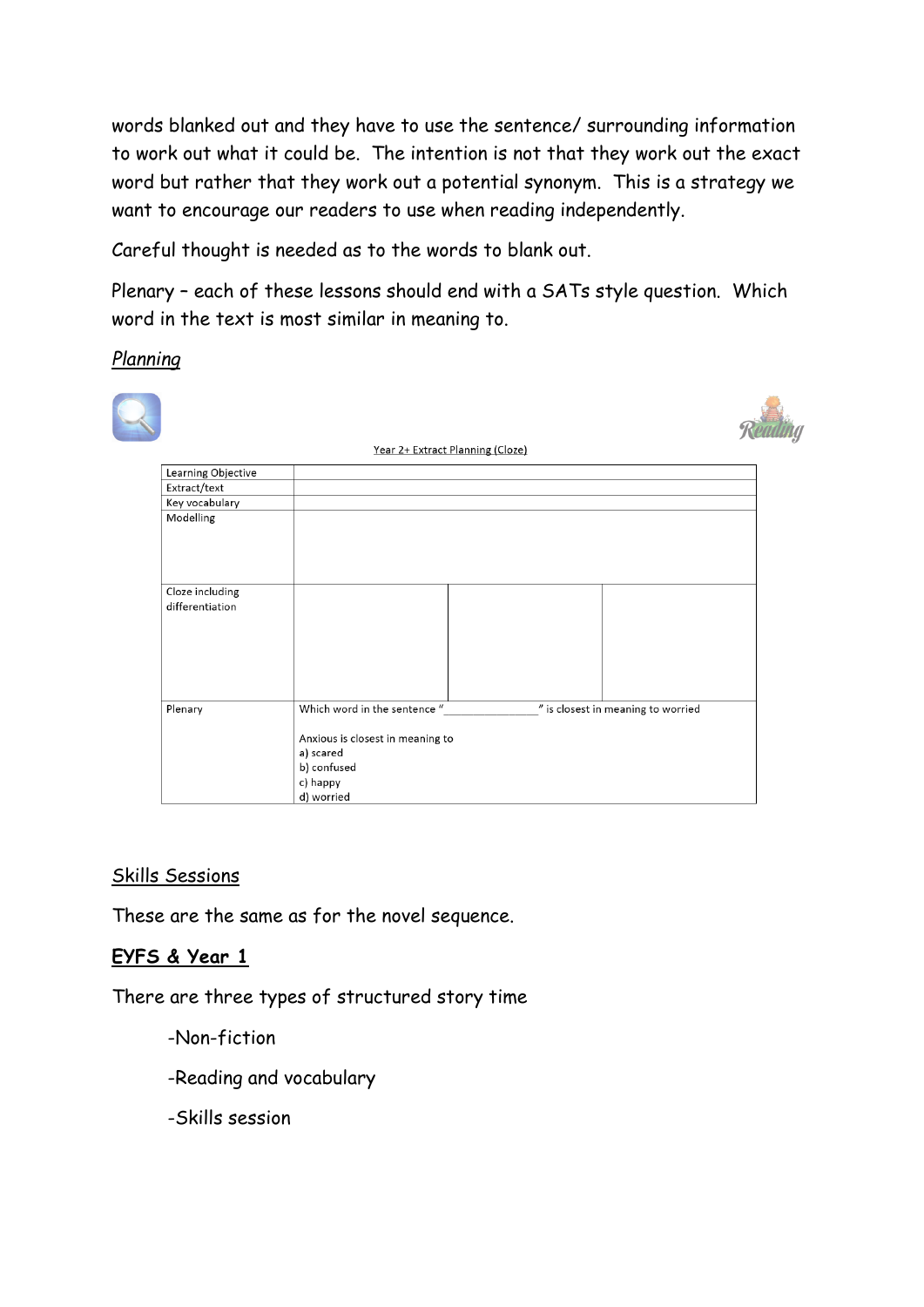In all sessions, the focus is on re-telling the story, discussing vocabulary and looking to engage pupils in stories and information texts.

Before the start of the cycle, a "story box" should be created for the book with key props and dress up items that pupils can access independently to re-tell the story.

The planning formats are as follows

Non-fiction



#### Reading & vocabulary

|                                                      | <b>EYFS Reading Planning (AIR lesson)</b> |  |
|------------------------------------------------------|-------------------------------------------|--|
| Chapters to read                                     |                                           |  |
| Key vocabulary (use SEEC<br>model + pictures/videos) |                                           |  |
| Plenary - gist list                                  |                                           |  |

#### Skills

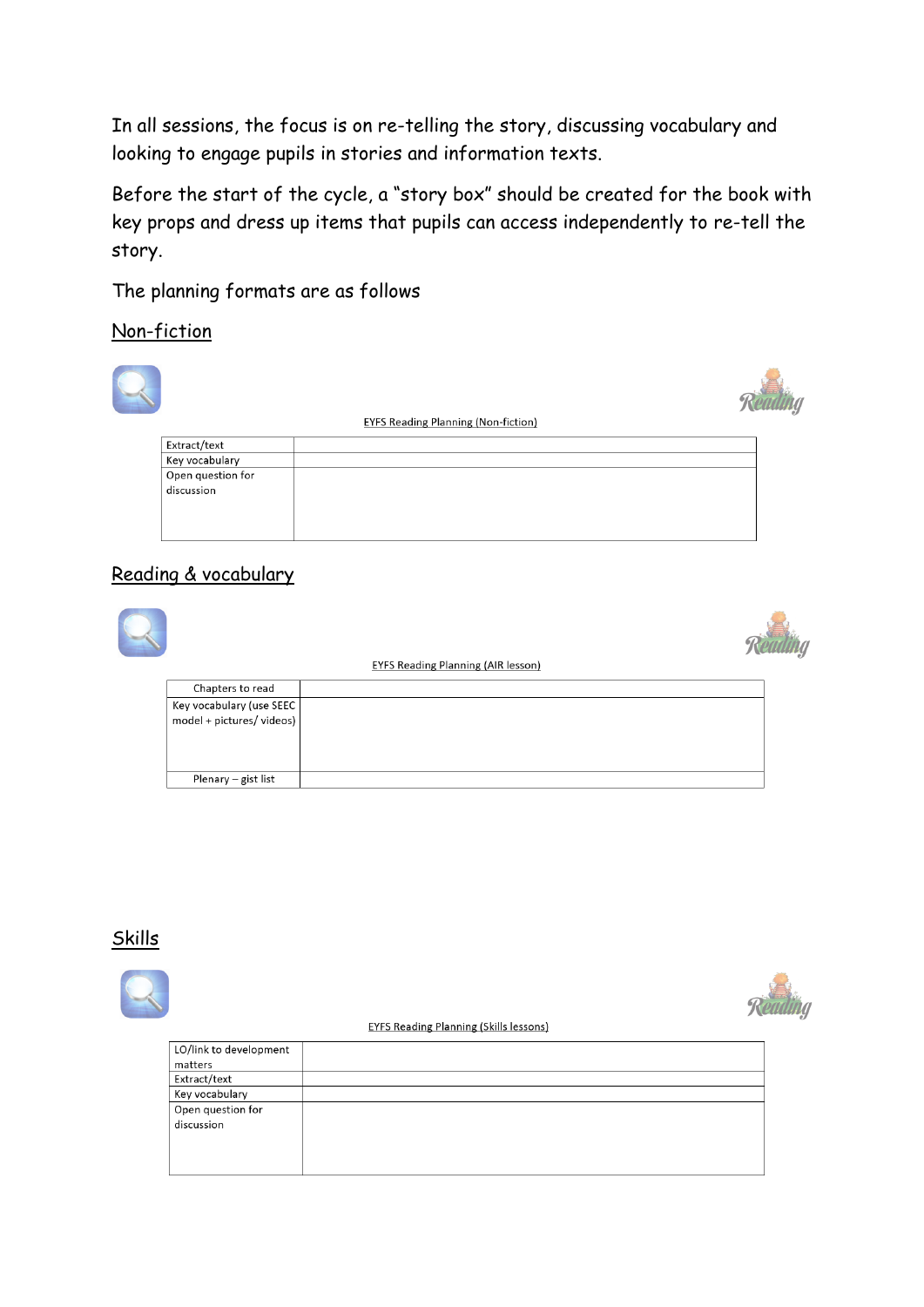### **Learning intention**

Informed by the part of VIPERS being taught and the curriculum objectives.

### **Questioning**

During the modelling the teacher must use questioning to assess understanding. The reading question stem PowerPoint will help with this.

When asking a question, teachers must have an awareness of the need for think time for students. To allow for this teachers can

- 1) Allow 7 seconds think time
- 2) Use partner talk

Some useful question stems to probe for understanding are

- 1) Convince me the answer is…
- 2) Show me in the text where you see…
- 3) ABC. Do you agree with what has just been said? How do you want to build upon what has been said? Do you want to challenge what has been said?

The teacher must ensure that questions are not simply directed to children with their hands up.

### **Support & Challenge**

#### **Support**

Children with SEND or who are well below ARE may struggle to access the text and in this scenario the following support should be offered

- 1) Have child follow along with finger as they listen to another child reading the text.
- 2) Use pictures to help understand key vocabulary.
- 3) For each question, copy and paste the portion of text where the answer can be found below the question to help the child.
- 4) Sit child next to a high attainer who can act as a lead learner

If a child is still unable to access the learning after these changes, referral should be made to the SENDCO to decide on the next steps. Sometimes a differentiated curriculum will be necessary.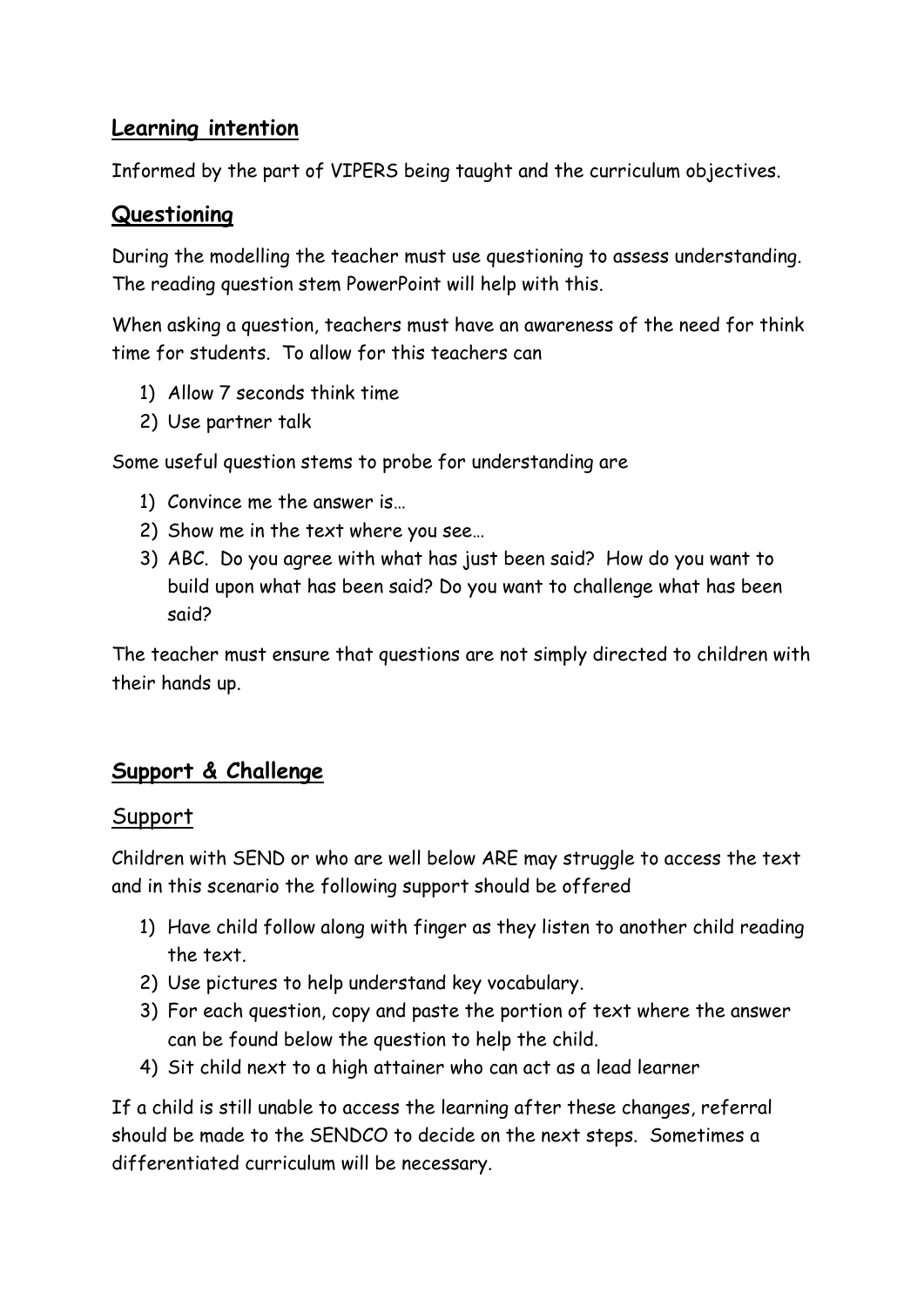#### **Challenge**

Children who have prior higher attainment need to be challenge in all lessons. Challenge should be given in the following ways

- 1) Children to read independently with an AIR question.
- 2) If teacher feels child is secure with what is to be modelled, child may start activity early to allow them more time to get onto the challenge.
- 3) Every lesson to include a challenge (see suggested challenges).
- 4) Child to act as a lead learner to embed their knowledge.

### **Feed Forward (FF)**

As with all subjects, it is recognised that verbal FF is always more meaningful and beneficial for the child. In the lesson, the teacher must use verbal FF as much as possible to address misconceptions before the lesson is over. When giving verbal FF/ live marking, the teacher should use ticks and dots to indicate correctness and write VF to indicate FF has been given. Children should then use their responding to FF pens to correct/ tweak their responses. Following the lesson, the teacher must ensure all learning is marked with either a tick or a dot.

At least twice a week, Whole Class FF Sheets should be used, and children should have time to action FF the next day. This could mean the following

- 1) The child could be asked to correct their learning. A decision should be taken on whether this can be done independently, with a lead learner or with adult support.
- 2) The child could be pushed on to the challenge activity.
- 3) Where a child does not need 1) or 2), they can either act as a lead learner or start reading the text for that day early.

Assessment information about children should also be used to inform future planning when the same objective is re-visited as it will tell you

- Who is likely to need extra support.
- Who is becoming more confident and therefore may be able to proceed to the main activity with a shorter modelling session/ no modelling.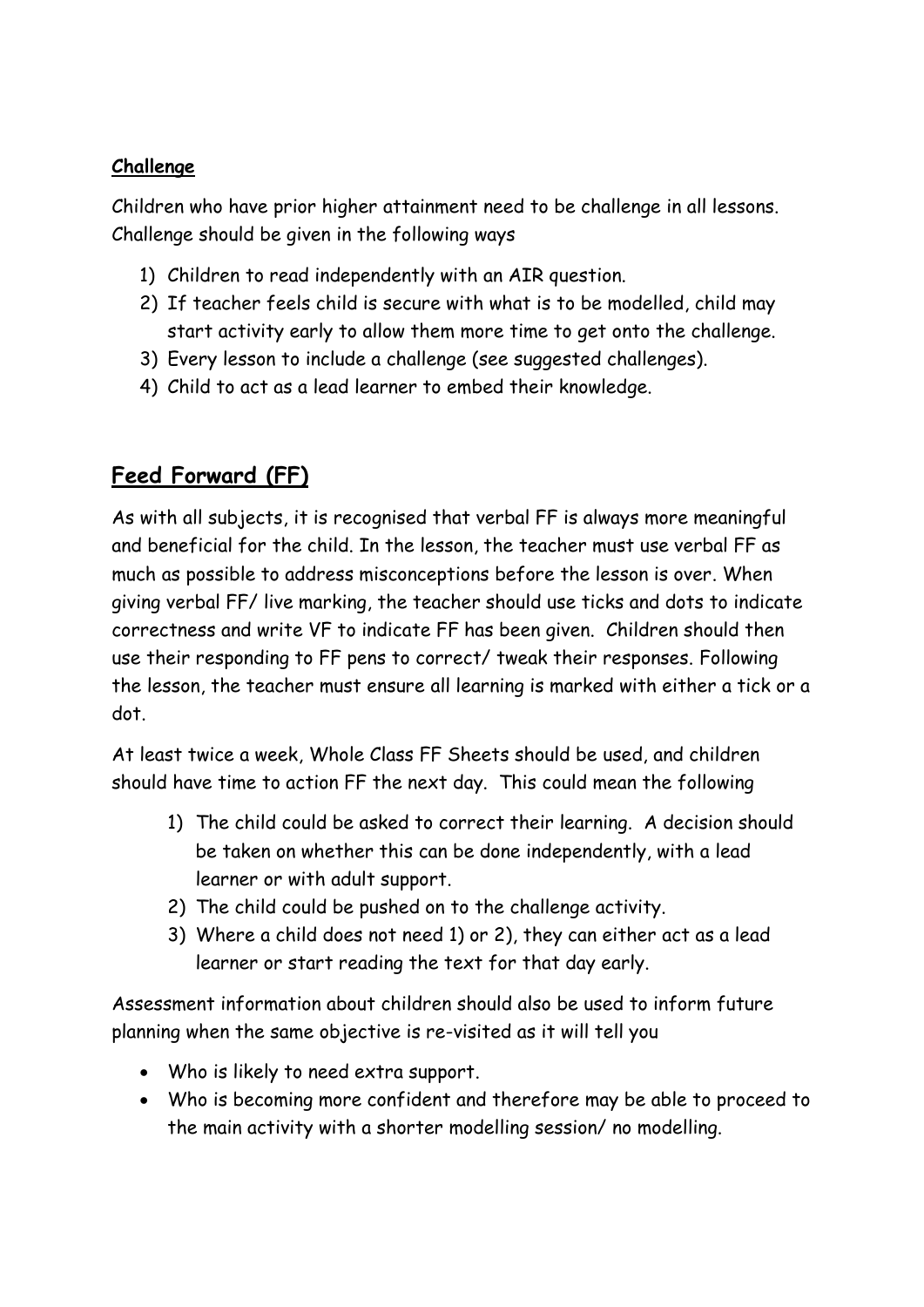### **Environments**

In each classroom, there should be a working wall dedicated to Reading.

The working wall should contain

- Title "Reading"
- The toolkits
- During the novel cycle, pictures and information (including about the author) from the novel being studied.
- During the extract cycle, pictures and information from the previous novel should continue to be displayed.
- "Live reading" will often be created from the modelling to support pupils during the activity. This is essentially a capture of the modelling.

In addition to the working wall, the following must also be in place:

- Word net with words written on blue card (nouns), red card (adjectives), green card (verbs) and yellow card (adverbs) to display the words selected using the SEEC model.
- Accelerated Reader Venn Diagram display.
- Home Reading tracker displayed on the door of each classroom.
- Rocket Reader display to track awarding of rocket reader badges.
- "What I am currently reading" poster on the door

### **Reading 4 Pleasure**

The importance of reading for pleasure has been paramount given the implications of the research by Teresa Cremin on behalf of the Open University. The implications of this research are at the beating heart of everything we do at CWSA.

There are a number of elements to our strategy to improve reading 4 pleasure.

### Accelerated Reader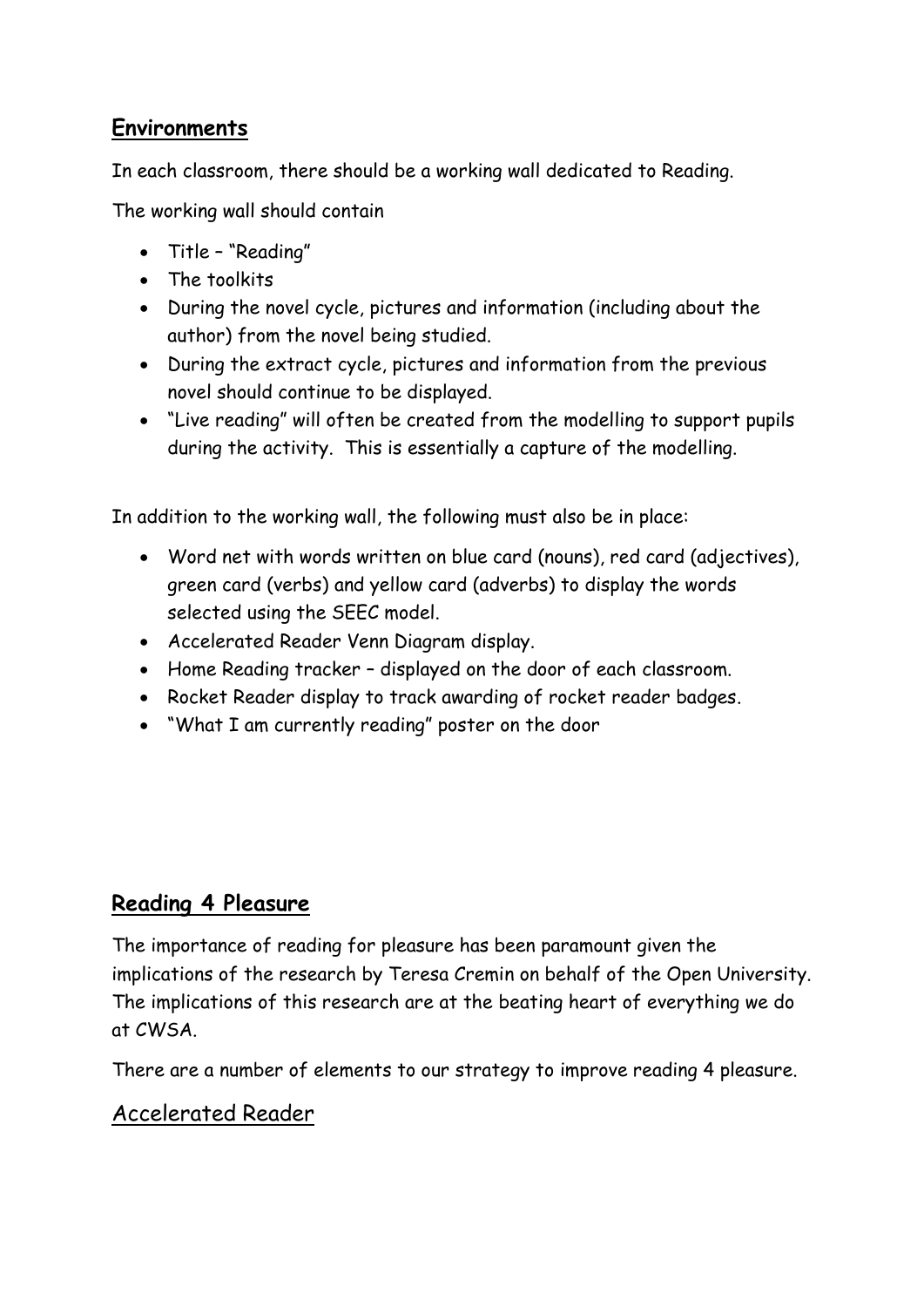In Key Stage Two and Year 2, children will have an Accelerated Reader Lesson for the first 30 minutes after lunch. In this session, they will read their "inschool" AR book and when needed complete quizzes on the book. Children will complete termly star tests to determine the range of books they are able to read. In this lesson, children are expected to read silently. The teacher should hear different readers for 5 minutes during the session. These readers should be selected based on

- 1) Information about regularity of home reading.
- 2) Target children from PPMs.

### Home Reading

Pupils should have an "at-home" AR book which they take home each day to read for 15 minutes. Pupils in Year 1 and pupils in Year 2 who have yet to pass the Phonics Screening must have a book that is phonetically decodable based on the stage of phonics they have reached. This book must be closely matched to their current phonics knowledge.

Parents will be encouraged to hear their children read and record this in their Reading Diaries. Children in KS2 are allowed to read independently for 15 minutes and then get a parent to sign to say they have done so. To encourage bedtime stories, parents who read a story to their children can record this as a read in the reading diaries. Reading diaries must be checked by class teachers at least once a week (often more for PPM target children).

Children will be rewarded for home reading with our Rocket Reader scheme. Each time they reach a reading milestone they will be awarded with a badge.

| 25 reads  | Red    |
|-----------|--------|
| 50 reads  | Blue   |
| 75 reads  | Yellow |
| 100 reads | Green  |
| 150 reads | Orange |
| 175 reads | Purple |
| 200 reads | Silver |
| 250 reads | Gold   |

In addition, their photo will be moved on the class Rocket Reader display to show the milestone they have reached. This is a small reward to encourage